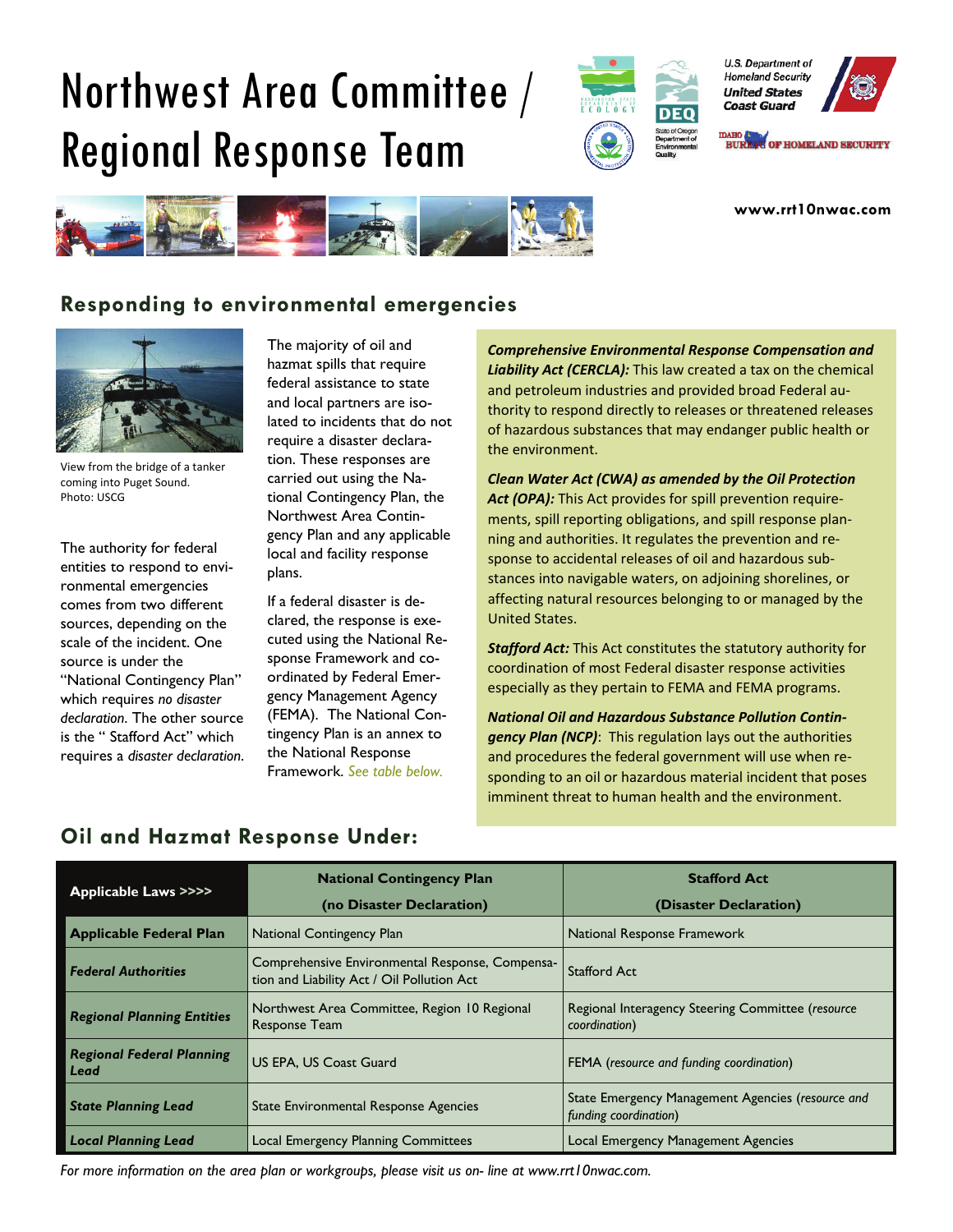# Northwest Area Committee / Regional Response Team

# **Who coordinates planning for oil and hazardous material responses?**



A Coast Guard inspec‐ tor checks ships and docks around Puget Sound for oil and fuel leakage into the wa‐ ter. Photo: USCG

"Preventing an oil spill is our best option to protect the environment. Federal, state, and local agencies work with industry to reduce the risk of oil spills."



Oil containment boom allows water to pass below the boom skirt while stopping the oil floating on the water.

# *Northwest Area Committee (NWAC)*

Area committees were established pursuant to the National Contingency Plan (NCP; 40 CFR Part 300), and are comprised of personnel from federal and state agencies who coordinate response actions with tribal and local governments and with the private sector. Area committees, under the coordinated direction of Federal On-Scene Coordinators (FOSC), are responsible for developing Area Contingency Plans (ACPs). Area committees are also required to work with the response community to develop procedures to expedite decisions for the use of alternative response measures.

## *Regional Response Team (RRT)*

The RRT is a regional version of the National Response Team which is responsible for regional planning and preparedness. The RRT provides a forum for federal agency field offices and state agencies to exchange information about their abilities to respond to on-scene coordinators' (OSCs) requests for assistance. RRT members do not respond directly to releases or spills, but may be called upon to provide technical advice, equipment, or manpower to assist with a response. The approval of the RRT is required for implementing certain response techniques such as dispersant application and in-situ burning of oil spills.

# *Regional Interagency Steering Committee (RISC)*

The RISC is comprised of representatives from each agency who hold primary responsibility for one or more Emergency Support Functions during a FEMA-led response and recovery effort. The RISC meets to coordinate interagency and intergovernmental issues related to disaster planning and resource coordination.

# *National Response Team (NRT)*

The NCP also establishes the National Response Team (NRT) which is responsible for national planning and preparedness activities before a response action and support to the FOSC and State On-Scene Coordinator (SOSC) when activated during a response. NRT membership consists of designated representatives from key federal response and support agencies.

# *State Emergency Response Commission (SERC)*

Emergency Planning and Community Right-To-Know Act (EPCRA) has four major provisions: local emergency planning; emergency release notification; hazardous chemical storage reporting requirements; and toxic chemical release inventory. SERCs are designated by the Governor, and given responsibility for implementing EPCRA. The SERC supervises and coordinates the activities of their LEPCs, establishes procedures for receiving and processing public requests for information collected under EPCRA, and reviews local emergency response plans.

# *Tribal Emergency Response Commission (TERC)*

The TERC fulfills the same role for a Tribe as the SERC does for the State.

# *Local Emergency Planning Committee (LEPC)*

SERCs fulfill their responsibilities by designating local emergency planning districts and appointing an LEPC for each district. The LEPC membership must include, at a minimum, local officials including police, fire, civil defense, public health, transportation, and environmental professionals, as well as representatives of facilities subject to the emergency planning requirements, community groups, and the media. The LEPCs must develop an emergency response plan, review it at least annually, and provide information about chemicals in the community to citizens.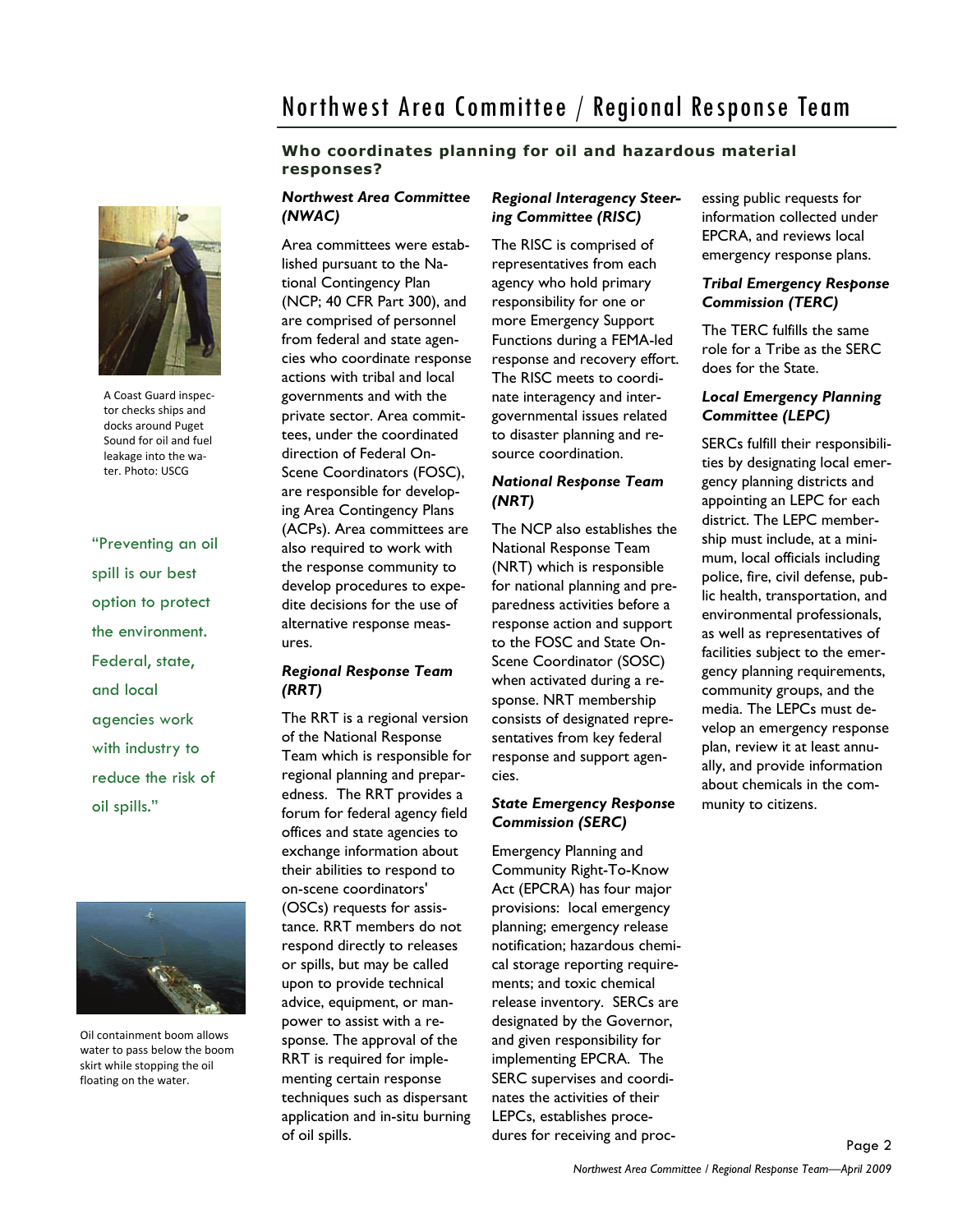# **Northwest Area Contingency Plan**

# **What is the "plan"?**

The Northwest Area Contingency Plan is a planning tool that provides for a safe, appropriate, and timely response to reports of oil or hazardous substance spills.

The Regional Response Team (RRT) brings together state and federal entities to jointly manage a response, and address

# **Area Planning Tools**

# *Geographic Response Plans*

*(GRPs):* GRPs are a prioritized list of booming strategies to be implemented in the first 12 to 24 hours after an oil spill while planning catches up to operations. GRPs include area maps, booming strategies, access points and staging areas.

# *Joint Information Center*

*Manual:* Designed to assist communicators during a response, the IIC Manual includes staffing ideas, policies and procedures for communicating with public media, and methods for conducting community outreach.

*Roles and Responsibilities of Federal and State Entities:*  Each federal and state agency with spill response assets or authority is identified and their role is defined in an oil spill or hazmat incident.

*NW Wildlife Plan:* The NW Wildlife Plan outlines the resources and personnel needed by the Wildlife Branch within a Unified Command structure on an oil spill to reduce the impacts on wildlife during the response.

response technology issues. The Northwest Area Committee (NWAC), comprised of local, state, federal and tribal governments contributes to the planning process to ensure coordinated response activities. The Area Committee and the RRT work jointly to maintain and implement the Area Plan.

*Notification List:* Each state has a short list of required entities that must be notified of spills. The notifications begin the process of getting all appropriate players involved in a response.

# *Incident Command System*

*Implementation:* All signatories have agreed to use the Incident Command System when responding. Anticipated ICS positions for an environmental response are listed along with each positions duties.

*Funding Mechanisms:* The funding source for a response is dependent on geographic area, contaminant involved and presence of a responsible party. The NWACP outlines each funding source and how to access it rapidly.

# *Applicable State and Federal*

*Regulations:* The plan has pulled together and summarized regulations that may come to bear during an oil or hazmat response.

#### **Who are the Signatories?**

These are organizations that are legally bound to maintain and implement the area plan—US Environment Protection Agency, Washington Department of Ecology, Oregon Department of Environmental Quality, Idaho Bureau of Homeland Security , US Coast Guard District 13, Sector Seattle, and Sector Portland

Key Planning Partners—These are organizations that contribute to the area planning process: Department of Interior, National Oceanic and Atmospheric Administration, US Fire Service, US Army Corps of Engineers, Health and Human Services, Department of Energy, Department of Justice, Department of Transportation, Occupational Safety and Health Administration, Federal Emergency Management Agency, General Service Administration, State Health Agencies and Local emergency planners.

> "Nationwide, the safe shipment of oil and adequate preparedness to respond to an oil spill are top priorities for both industry and government."

#### **Concept of Operations**

- Rapid notification of federal, state and local partners through the National Response Center.
- Utilize National Incident Management System and Incident Command System.
- Handle incident at lowest level possible.
- Use Unified Command for joint decision making.
- Use of the procedures agreed to in the NWACP to save time during a response.